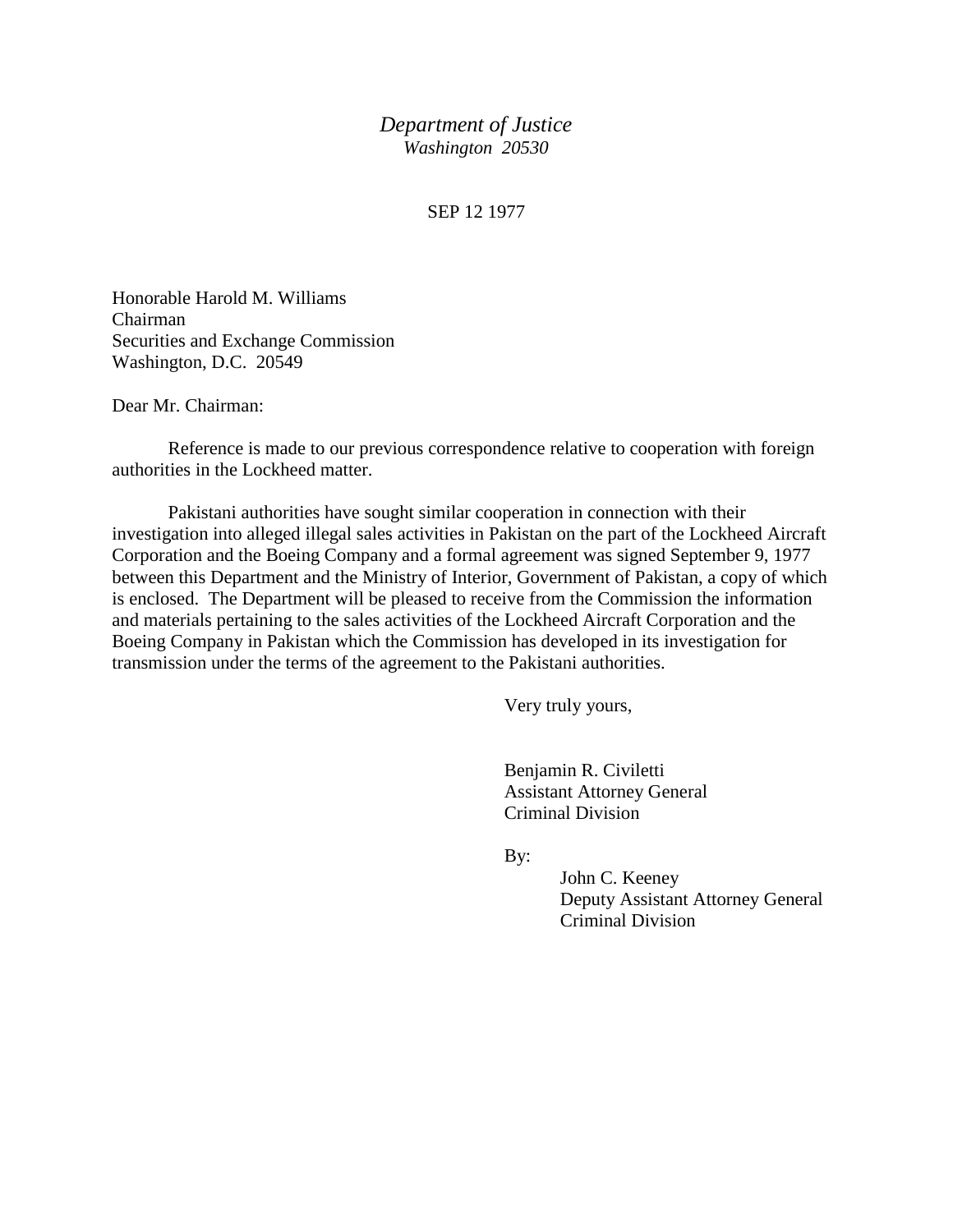## AGREEMENT ON PROCEDURES FOR MUTUAL ASSISTANCE BETWEEN THE UNITED STATES DEPARTMENT OF JUSTICE AND THE MINISTRY OF INTERIOR, GOVERNMENT OF PAKISTAN, IN CONNECTION WITH MATTERS RELATING TO THE LOCKHEED AIRCRAFT CORPORATION AND THE BOEING COMPANY

The United States Department of Justice and the Ministry of Interior, Government of Pakistan, hereinafter referred to as "the parties", confirm the following procedures in regard to mutual assistance to be rendered to agencies with law enforcement responsibilities in their respective countries with respect to alleged illicit acts pertaining to the sales activities in Pakistan of the Lockheed Aircraft Corporation and The Boeing Company, and their subsidiaries and affiliates:

1. All requests for assistance shall be communicated between the parties through the diplomatic channel, unless otherwise agreed.

2. Upon request, the parties shall use their best efforts to make available to each other relevant and material information, such as statements, depositions, documents, business records, correspondence or other materials, available to them concerning alleged illicit acts pertaining to the sales activities in Pakistan of the Lockheed Aircraft Corporation and The Boeing Company, and their subsidiaries and affiliates.

3. Such information shall be used exclusively for purposes of investigation conducted by agencies with law enforcement responsibilities and in ensuing criminal, civil and administrative proceedings, hereinafter referred to as "legal proceedings".

4. Except as provided in paragraph 5, all such information made available by the parties pursuant to this Agreement, and all correspondence between the parties relating to such information and to the implementation of this Agreement, shall be kept confidential and shall not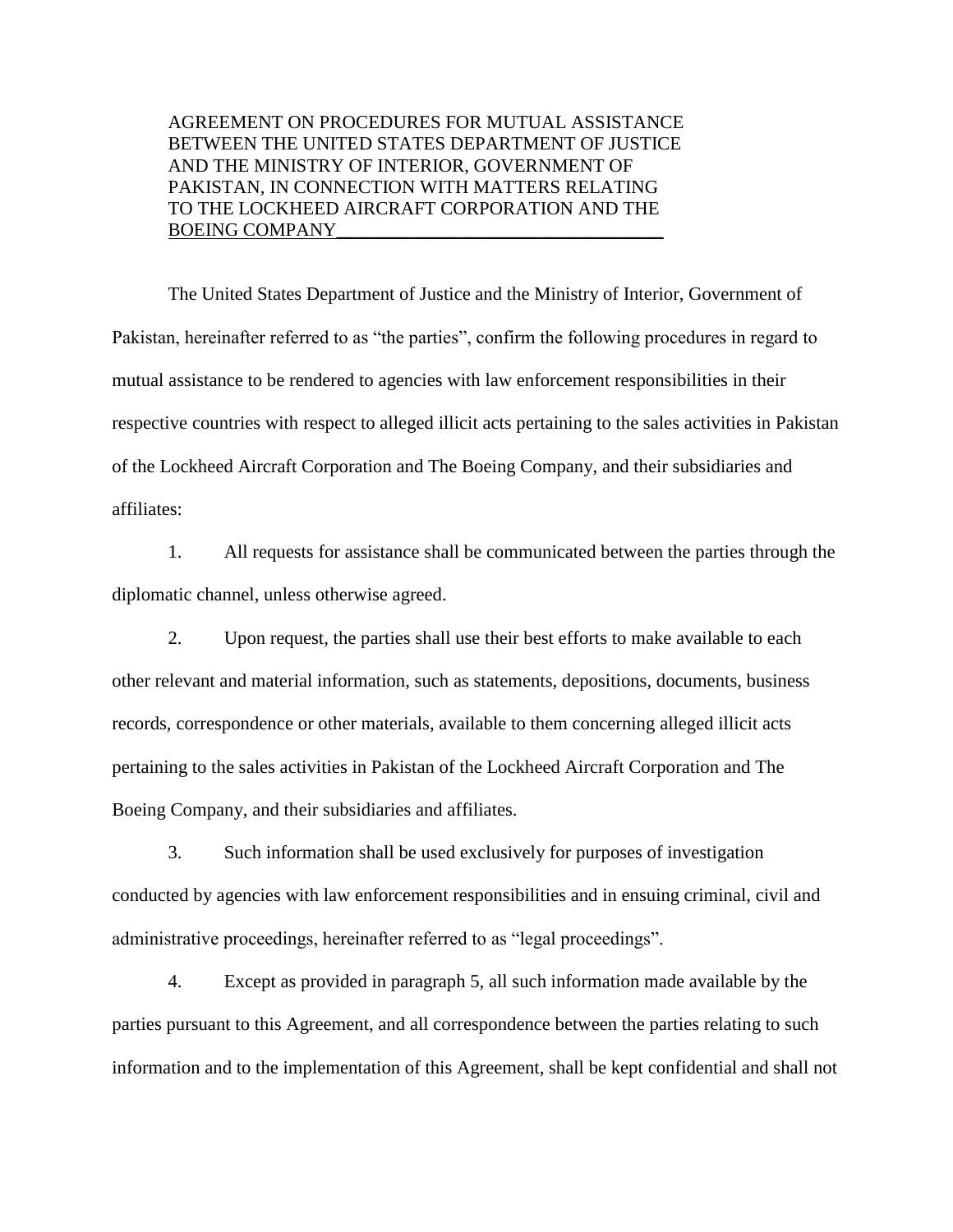be disclosed to third parties or to government agencies having no law enforcement responsibilities. Disclosure to other agencies having law enforcement responsibilities shall be conditioned on the recipient agency's acceptance of the terms set forth herein.

In the event of breach of confidentiality, the other party may discontinue cooperation under this Agreement.

5. Information made available pursuant to this Agreement may be used freely in ensuing legal proceedings in the requesting state in which an agency having law enforcement responsibilities is a party, and the parties shall use their best efforts to furnish the information for purposes of such legal proceedings in such form as to render it admissible pursuant to the rules of evidence in existence in the requesting state, including, but not limited to, certifications, authentications, and such other assistance as may be necessary to provide the foundation for the admissibility of evidence.

6. The parties shall give advance notice and afford an opportunity for consultation prior to the use, within the meaning of paragraph 5, of any information made available pursuant to this Agreement.

7. Upon request, the parties agree to permit the interviewing of persons in their respective countries by law enforcement officials of the other party, provided advance notice is given of the identity of the persons to be interviewed and of the place of the interview. Representatives of the other party may be present at such interviews. The parties will assist each other in arranging for such interviews and will permit the taking of testimony or statements or the production of documents and other materials in accordance with the practice or procedure of the requesting state.

 $-2-$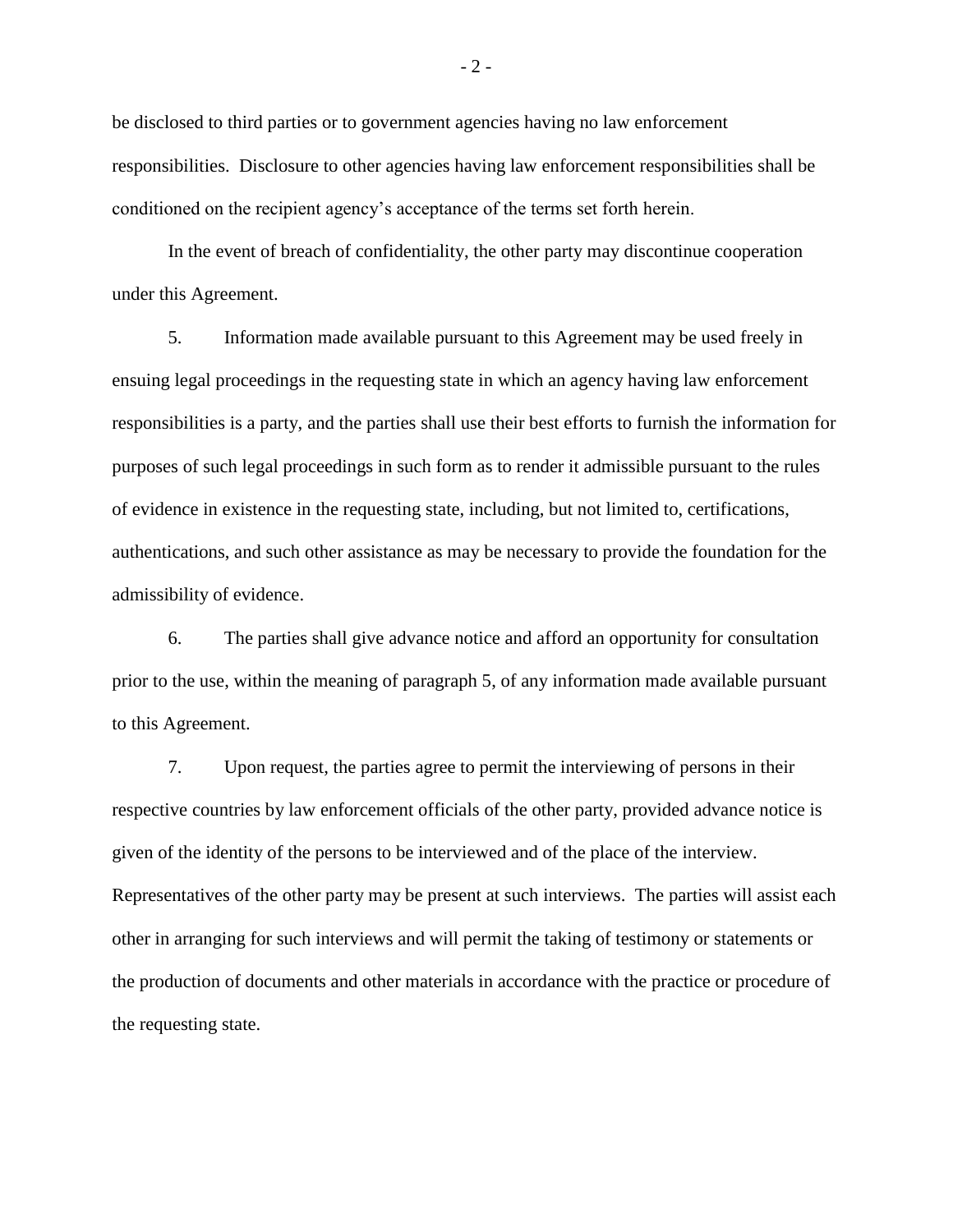The requesting party shall not pursue its request for an interview or for the production of documents and other materials if the requested party considers that it would interfere with an ongoing investigation or proceeding being conducted by the authorities of the requested state.

8. The parties shall use their best efforts to assist in the expeditious execution of letters rogatory issued by the judicial authorities in connection with any legal proceedings which may ensue in their respective countries.

9. The assistance to be rendered to a requesting state shall not be required to extend to such acts by the authorities of the requested state as might result in the immunization of any person from prosecution in the requested state.

10. All assistance by a requested state will be performed subject to all limitations imposed by its domestic law. Execution of a request for assistance may be postponed, denied, or made subject to conditions to be agreed upon, if execution would interfere with an ongoing investigation or legal proceeding in the requested state.

11. Nothing contained herein shall limit the rights of the parties to utilize for any purpose information which is obtained by the parties independent of this Agreement.

12. The mutual assistance to be rendered by the parties pursuant to this Agreement is designed solely for the benefit of their respective agencies having law enforcement responsibilities and is not intended or designed to benefit third parties or to affect the admissibility of evidence under the laws of either the United States or of India.

13. An extension of this Agreement to similar cases where investigations are conducted or contemplated by both the United States Department of Justice and by the Ministry of Interior, Government of Pakistan, could be accomplished by an exchange of letters between the parties.

- 3 -